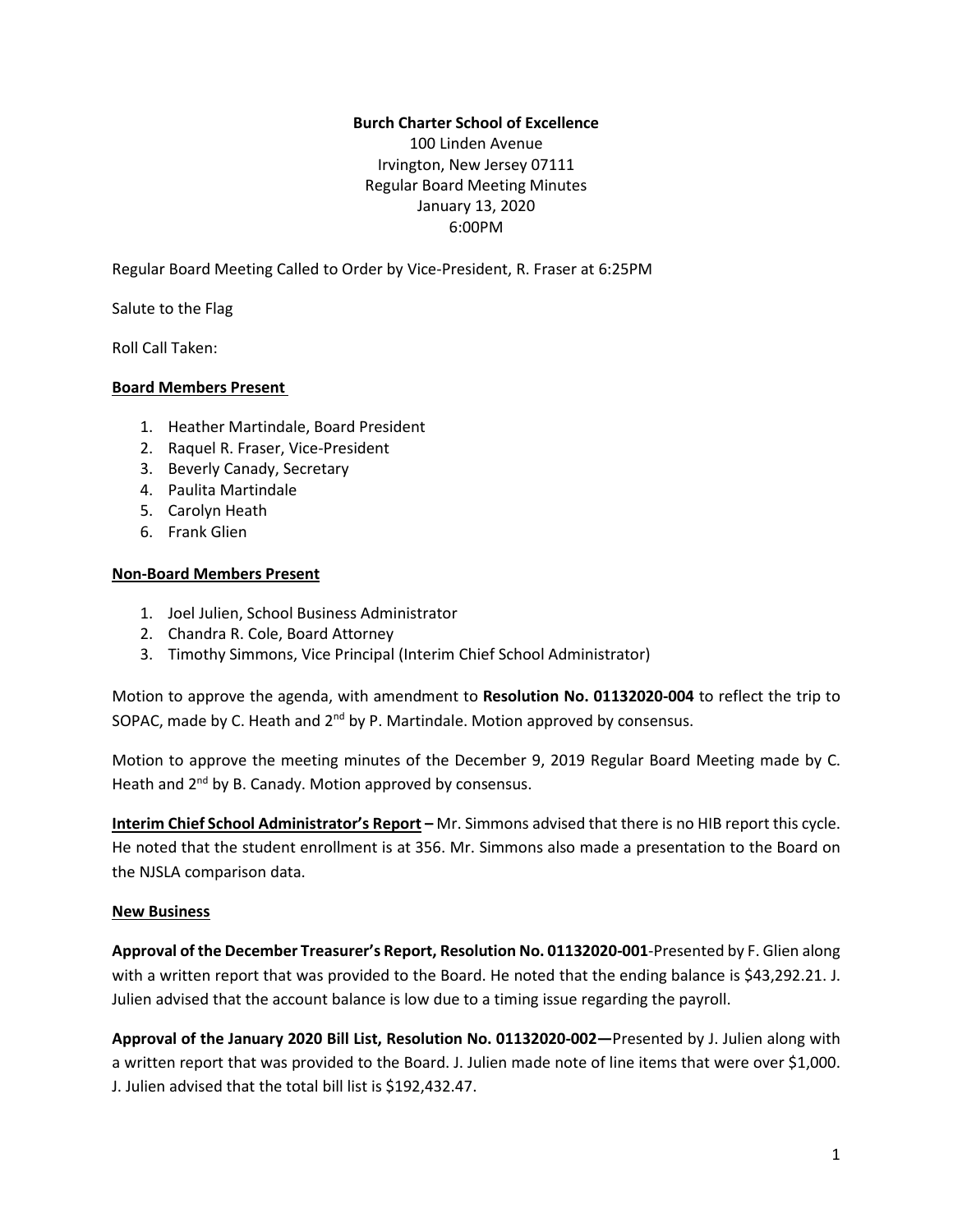**Approval of the December 2019 Board Secretary Report, Resolution No. 01132020-003—**Presented by J. Julien along with a written report that was provided to the Board. J. Julien noted that a financial deficit still exists.

Motion to consolidate and approve **Resolution No. 01132020-001**, **Resolution No. 01132020-002** and Resolution No. 01132020-003 made by P. Martindale and 2<sup>nd</sup> by C. Heath. Motion passed.

## **Resolutions**

## **Committee Reports**

- 1. **Executive/Legal**
	- **a.** Attorney Cole advised that the update on the critical policies would be completed once the new Chief School Administrator is hired. She also advised that there are no updates regarding the rent negotiations.

## **2. Curriculum**-

**a. Approval of Resolution No. 01132020-004**-Resolution to approve the field trip to South Orange Performing Arts Center (SOPAC) on February 21, 2020 to attend Super Circus at the cost of \$552 for admission and \$337.50 for transportation.

Motion to approve Resolution No. 01132020-004-made by P. Martindale and 2<sup>nd</sup> by C. Heath. Motion passed.

**b. Approval of Resolution No. 01132020-005**-Resolution to approve the Saturday Academy Proposal for the period of February 1, 2020 to May 23, 2020 at a cost of \$25,000 to be funded by Title I.

Motion to approve Resolution No. 01132020-005-made by P. Martindale and 2<sup>nd</sup> by B. Canady. Motion passed.

**c. Approval of Resolution No. 01132020-006**-Resolution to approve home instruction for student MA #100732 beginning January 21, 2020.

Motion to approve Resolution No. 01132020-006-made by P. Martindale and 2<sup>nd</sup> by B. Canady. Motion passed.

**d.** Approval of Resolution No. 01132020-007-Resolution to approve the purchase of EasyIEP program from Public Consulting Group to effectively write student IEPs at a cost of \$7,500 (annual fee of \$5,000 and on time implementation fee of \$2,500).

Motion to approve Resolution No. 01132020-007-made by P. Martindale and 2<sup>nd</sup> by B. Canady. Motion passed.

**3. Building and Grounds**-N/A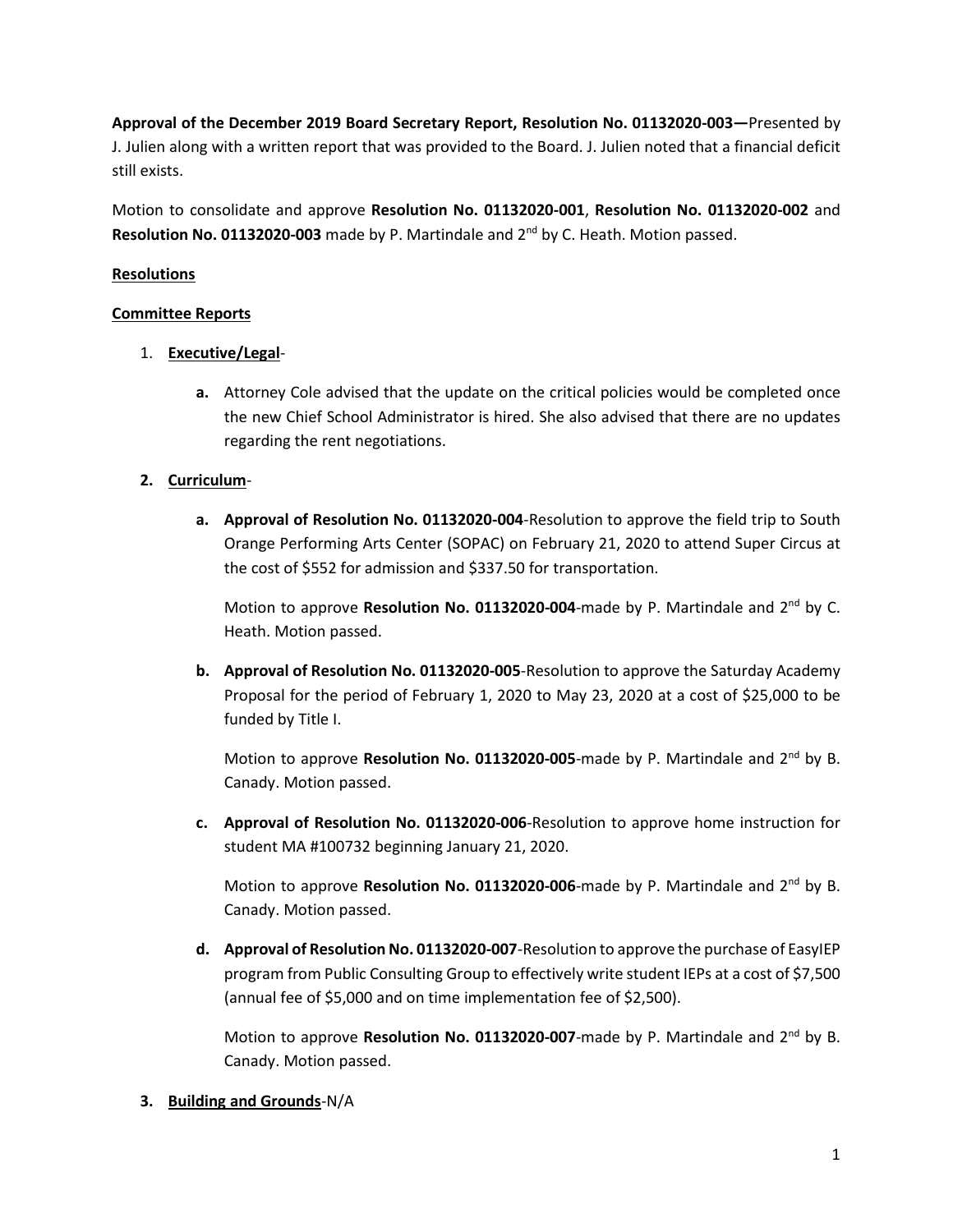## **4. Finance** – N/A

## **5. Governance Report**- N/A

# 6. **Other**-

**a.** Approval of **Resolution No. 01132020-008**-Resolution to approve the use of the facilities by the Burch PTA on January 17, 2020 from 6:30pm to 8pm for parent night (movie night for students).

Motion to amend **Resolution No. 01132020-008** to reflect the date and time of February 7, 2020 from 6:00PM to 8:00PM made by P. Martindale and 2<sup>nd</sup> by B. Canady. Motion passed.

Motion to approve **Resolution No. 01132020-008**, as amended, made by P. Martindale and 2<sup>nd</sup> by B. Canady. Motion passed.

**b.** Approval of **Resolution No. 01132020-009**-Resolution to approve the 2019-2020 Burch Charter School of Excellence MOA with Irvington Police Department and its submission to the appropriate authorities.

Motion to approve Resolution No. 01132020-009 made by P. Martindale and 2<sup>nd</sup> by B. Canady. Motion passed.

**c.** Approval of **Resolution No. 01132020-010**-Resolution to approve the Girls on the Run proposal for 2019-2020. Season begins March 2, 2020 and ends June 6, 2020. Cost of \$3,350 (Honorarium for staff \$3,000 and transportation \$350).

Motion to approve Resolution No. 01132020-010 made by P. Martindale and 2<sup>nd</sup> by B. Canady. Motion failed.

## **Public Comments-**

- 1. Kathleen Wilson-100 Linden Avenue-provided the Board with an update regarding the Aladdin production.
- 2. Diane Lurrieux-100 Linden Avenue-advised that the use of the facilities by the PTA will be on February 7, 2020 from 6:00pm to 8pm.
- 3. Crysla Vitale-31 Harding Terrace -advised that her son is struggling with school.
- 4. Valerie Stewart-87 Melville Place-provided comments regarding the student lunches and fundraising. She noted that she too is having a difficult time motivating her daughter to go to school in the mornings.

**Announcement of Future Board Meeting Date**- Next Special Board Meeting scheduled for January 29, 2020 at 6:00PM. Next Regular Board meeting to be held February 10, 2020 at 6:00 PM.